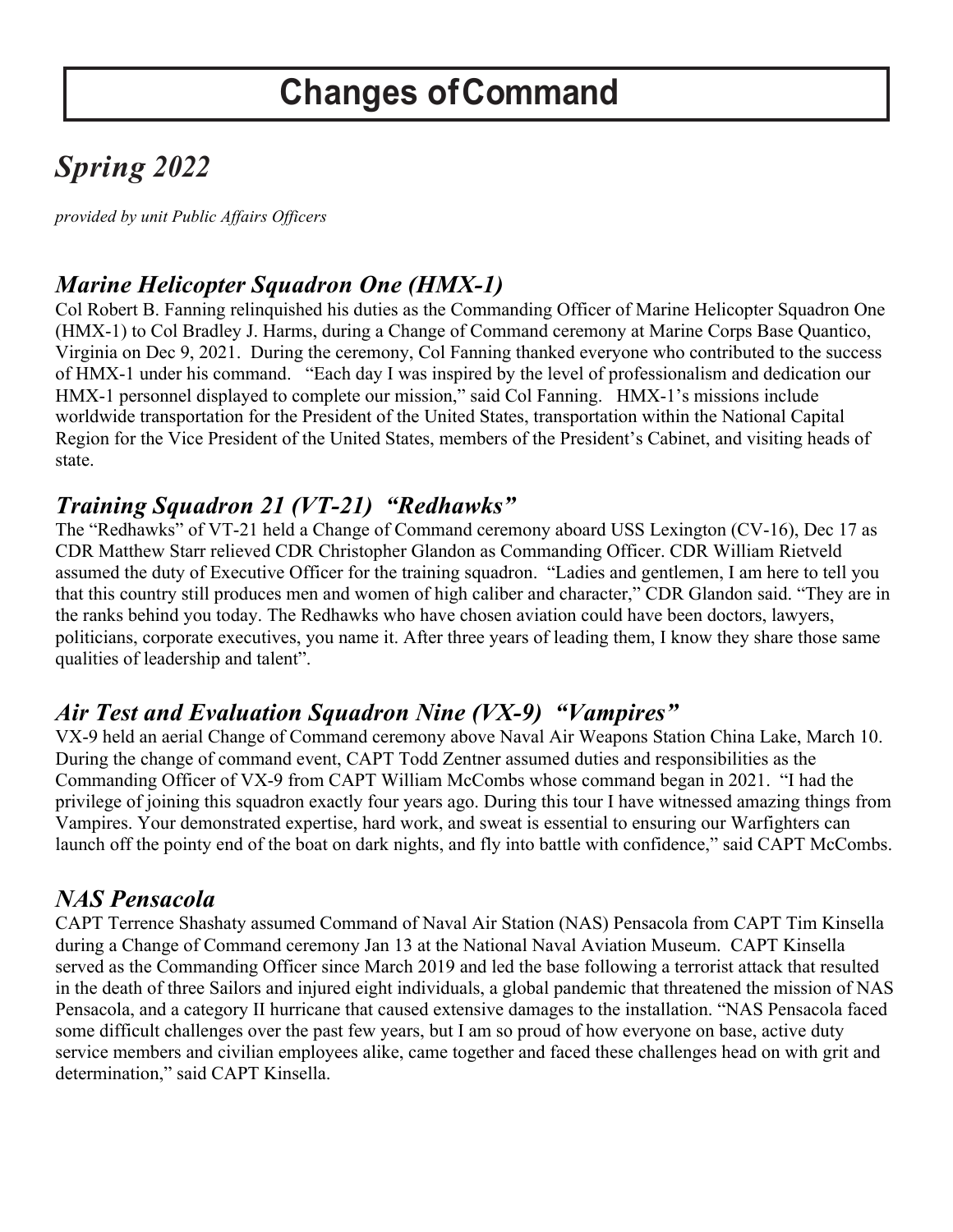## *Spring 2022*

### *Carrier Air Wing Seven (CVW-7) "Freedom Fighters"*

CVW-7 completed a Change of Command at NAS Key West, Boca Chica Field on Dec 14 where CAPT Thomas Bodine relieved CAPT Nathan Ballou during an airborne ceremony featuring an F/A-18E Super Hornet. CAPT Ballou joined the CVW-7 "Freedom Fighters" as Deputy Air Wing Commander in 2019 prior to completing a record-setting 295 day around-the-world deployment aboard USS Abraham Lincoln (CVN-72), and took command in July 2020 to lead CVW-7 in their integration with USS George H.W. Bush (CVN-77) in preparation for an upcoming deployment. "Freedom Fighter Family, thank you for an absolutely fantastic tour. Serving with each of you has been an honor and a privilege," said CAPT Ballou.

## *Helicopter Maritime Strike 78 (HSM-8) "Blue Hawks"*

The "Blue Hawks" of Helicopter Maritime Strike (HSM) 78 welcomed a new Commanding Officer, CDR Justin Eckhoff, as he relieved CDR Jeremiah Ragadio, during a Change of Command fly-over of USS Carl Vinson (CVN-70), Nov 29. CDR Ragadio assumed command of the "Blue Hawks" in September 2020, and beginning June 2021 led the squadron through a pre-deployment workup training cycle and into real-world contingency operations, including a current Western Pacific Deployment. "Leading the 'Blue Hawks' over these past 15 months, especially at sea where it matters the most, has been one of the greatest honors of my life," said CDR Ragadio.

## *Helicopter Sea Combat Squadron 25 (HSC-25) "Island Kings"*

CDR James "Moose" Moore relieved CDR Thomas "Smokey" Butts as Commanding Officer of Guam-based HSC-25, Feb 17. CDR Butts commanded HSC 25 from November 2019 to February 2022. The ceremony featured a flyby with an aerial Change of Command followed by an in-person ceremony attended by immediate family, HSC-25 and key personnel. "I know you all left it out in the field and brought your best every single day, thank you. The "Island Knights" were always ready to fight!" said CDR Butts. CAPT Edward Weiler, Commodore, Helicopter Sea Combat Wing U.S. Pacific Fleet, presided over the ceremony. "HSC 25 operates in one of the most challenging environments at the highest optempo. The accolades the Squadron has achieved and earned are countless," said CAPT Weiler.

## *Airborne Command and Control Squadron 121 (VAW-121) "Blue Tails"*

VAW-121 held a Change of Command ceremony aboard NAS Norfolk January 7 as CDR Robert Whitmore assumed all duties and responsibilities as Commanding Officer from CDR Neil Fletcher. During his time at VAW-121 and Carrier Air Wing 7 (CVW-7), CDR Fletcher transferred the squadron to USS George H.W. Bush (CVN-77) and transitioned all assigned aircraft to the inflight-refueling capable E-2D Advanced Hawkeye. "In 2021, we seized opportunities to sharpen our sword – successfully employing aerial refueling for the first time and integrating the state-of-the-art technology and war fighting capability of the newest E-2D aircraft," CDR Fletcher said.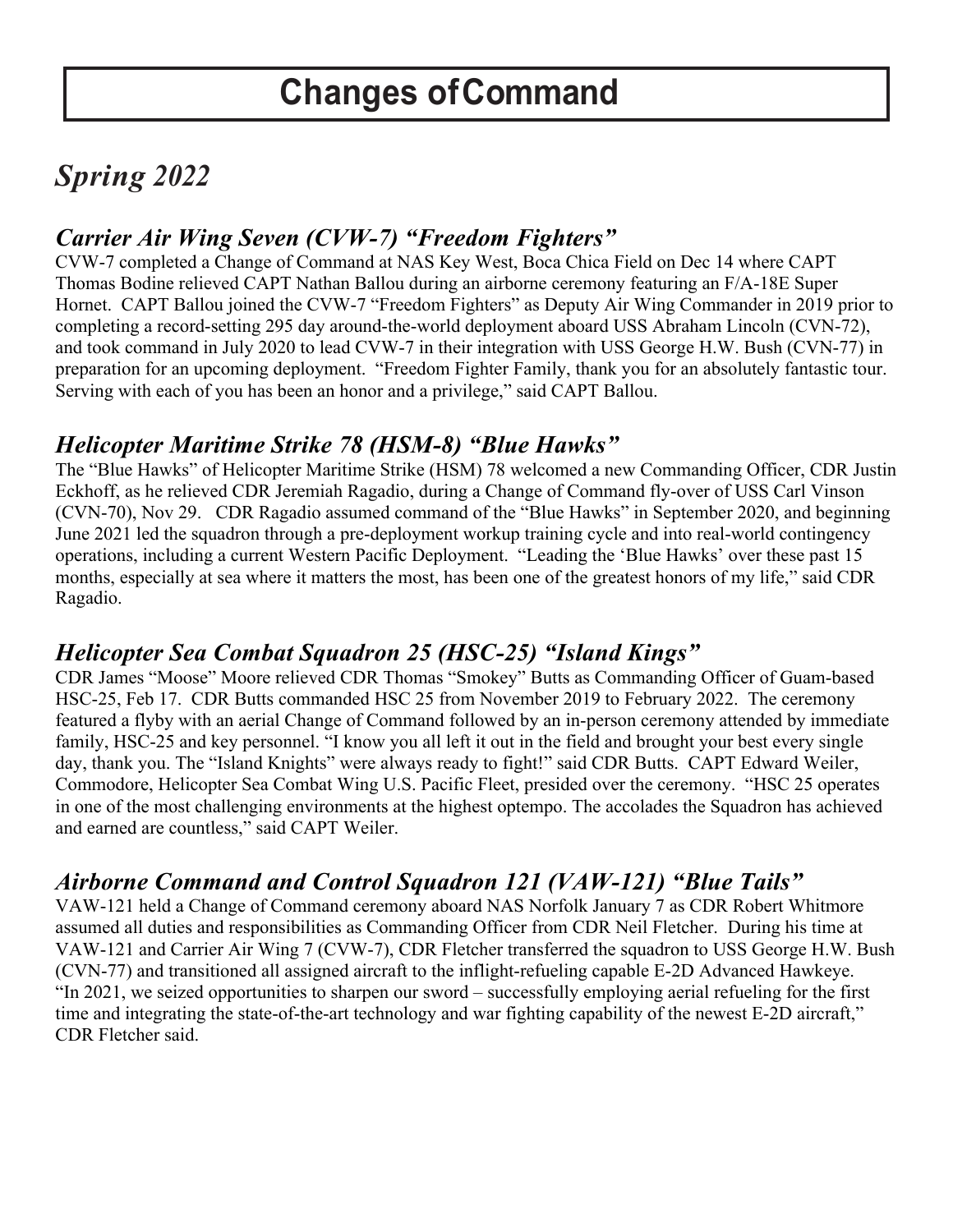## *Spring 2022*

### *Training Air Wing 5 (TW-5)*

CAPT Jade Lepke relieved Col. Jeffrey Pavelko as Commodore of Training Air Wing 5 in a ceremony on board NAS Whiting Field, Florida, March 18. "The past three years have been the opportunity of a lifetime to serve at NAS Whiting Field as the Deputy and then the Commodore of Training Air Wing Five. It's been great to be part of a tremendous team that has passion for their profession," Col Pavelko said. The ceremony's guest speaker was Rear Admiral Robert Westendorff, Chief of Naval Air Training (CNATRA). "Col Pavelko has been an outstanding leader during his tenure at TW-5, capitalizing on opportunities to modernize training and safely execute the primary mission of training future military leaders and combat aviators," said Rear Admiral Westendorff.

#### *Carrier Air Wing 5 (CVW-5) "Team Badman"*

CAPT Brennan Sweeney relieved CAPT Adrian Calder as Commander, Carrier Air Wing Five (CVW-5) on Feb 14. CVW-5 is forward-deployed to MCAS Iwakuni, Japan and embarks aboard the USS Ronald Reagan (CVN-76). CAPT Calder took command on Nov 6, 2020 and led "Team Badman" through a deployment to the U.S. 5th and 7th Fleets. During their time in U.S. 5th Fleet, CVW-5 provided air support for U.S. troops and over 7,000 evacuees during the largest non-combatant evacuation operation in history, in support of Operations Allies Refuge and Freedom Sentinel. While under CAPT Calder's leadership, CVW-5 participated alongside partners from France, Germany, India, Japan, Netherlands, Oman, Pakistan, and the United Kingdom, and in multiple multi-carrier operations in the Arabian and Philippine Seas with Carrier Strike Group 21 (CSG-21) and HMS Queen Elizabeth, as well as with the Japan Maritime Self-Defense Force (JMSDF) helicopter destroyer JS Ise (DDH 182) and the USS Carl Vinson (CVN-70) CSG.

### *Training Squadron 4 (VT-4) "Warbucks"*

VT-4 Change of Command was held on 21 April where CDR Joshua P. Goodin relieved CDR Brett A. Whorley in a ceremony held at the National Museum of Naval Aviation, NAS Pensacola.

### *Strike Fighter Squadron 131 (VFA-131) "Wildcats"*

The "Wildcats" of Strike Fighter Squadron 131 (VFA-131), stationed at NAS Oceana, Virginia, held an aerial Change of Command ceremony on Dec 2 where CDR Erin E. Flint assumed the duties and responsibilities of Commanding Officer from CDR Samuel P. Morrison. During CDR Samuel P. Morrison's time at VFA-131, the "Wildcats" were part of back-to-back deployments aboard USS Dwight D. Eisenhower, and VFA-131 was the East Coast Strike Fighter Squadron Battle 'E' Award recipient for fiscal year 2021. . "Naval Aviation is the ultimate team sport," said CDR Morrison, continuing, "The 'Wildcats' are an incredible team. It takes everyone within the squadron, from the most junior to the most senior, to accomplish that kind of maintenance, administrative and operational success during the year."

### *USS Wasp (LHD-1)*

CAPT Nakia Cooper assumed the helm of amphibious assault ship USS Wasp (LHD-1) from CAPT Kevin Zayac, Mar 11 during a Change of Command ceremony held in Norfolk in the ship's hangar bay. CAPT Zayac began his naval career in 1997 when he attended and graduated from Officer Candidate School, Pensacola, FL, and then went on to become a Naval Aviator. During his farewell speech, CAPT Zayac told the crew, "I will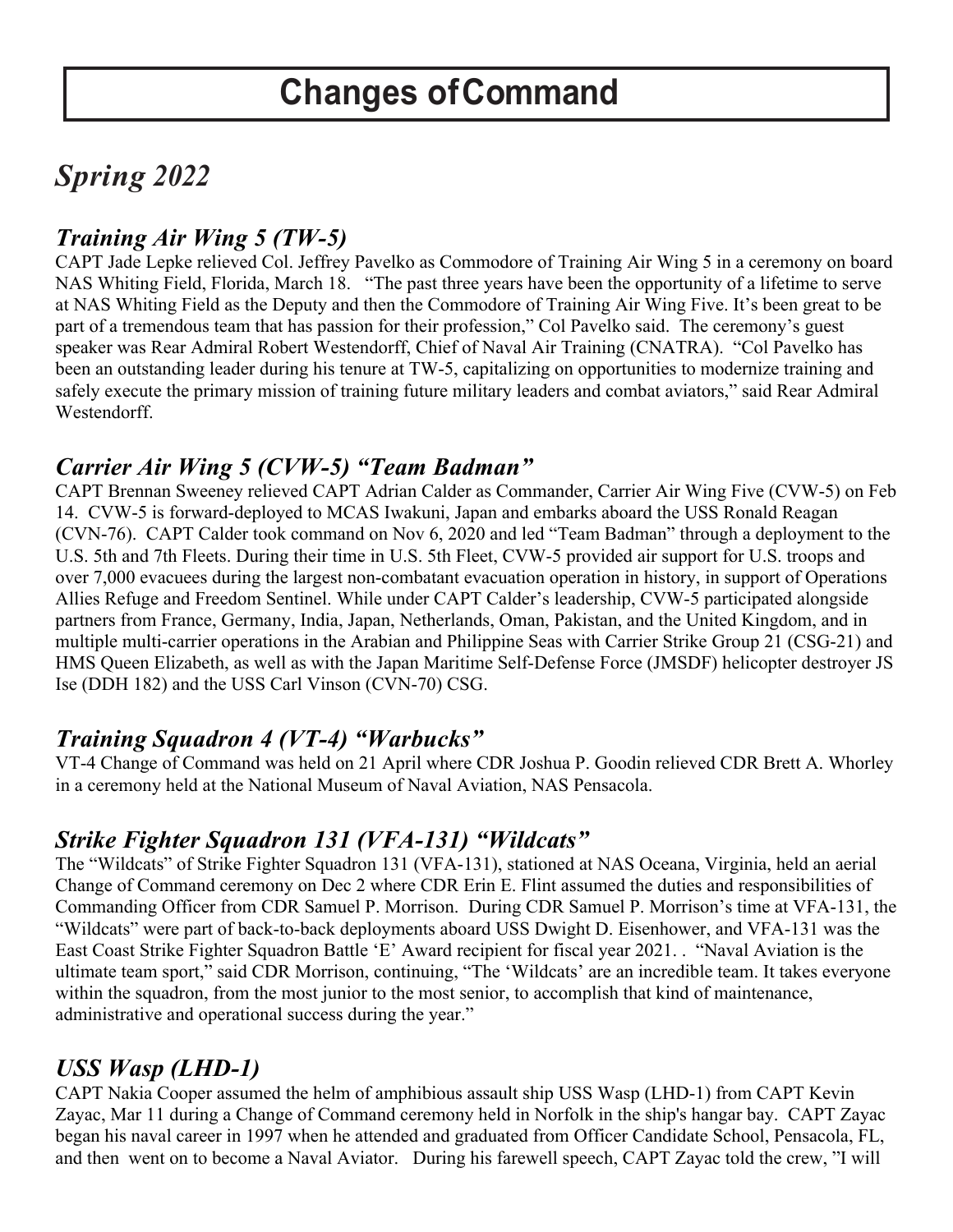## *Spring 2022*

### *USS America (LHA-6)*

CAPT Ken Ward turned over command of the forward-deployed USS America (LHA-6) to CAPT Shockey Snyder on April 7 in a ceremony held on the ship's flight deck, with CAPT Greg Baker, Commodore of Amphibious Squadron 11, presiding. CAPT Ward's tour included major exercises and operations for America and embarked elements of the 31st Marine Expeditionary Unit, including *Talisman Sabre 21* (TS 21) and *Large Scale Global Exercise 21* (LSGE 21), as well as bilateral cooperative deployments with the JMSDF, the Royal Australian Navy, the Royal Netherlands Navy, and the UK Royal Navy. "The pace has been fast and furious, and I've asked a lot of the folks assembled in ranks here today … but you rose to the occasion and exceeded expectations at every turn," said CAPT Ward.

### *Strike Fighter Squadron 102 (VFA-102) "Diamondbacks"*

The "Diamondbacks" of Strike Fighter Squadron 102 (VFA-102) held a Change of Command ceremony on MCAS Iwakuni, Mar 8 where CDR Timothy "Sparky" Charlebois assumed all duties and responsibilities as Commanding Officer from CDR Daniel "Bunny" O'Haran. CDR O'Hara took command in October, 2020 and led the "Diamondbacks" through a deployment into the 5th and 7th Fleet Areas of Responsibility. While on deployment, the "Diamondbacks" supported Operations *Freedom's Sentinel* and *Allies Refuge* in support of the withdrawal of U.S. Forces from Afghanistan. "It has been an honor and the privilege of a lifetime to lead the finest fighter squadron in the U.S. Navy," said CDR O'Hara.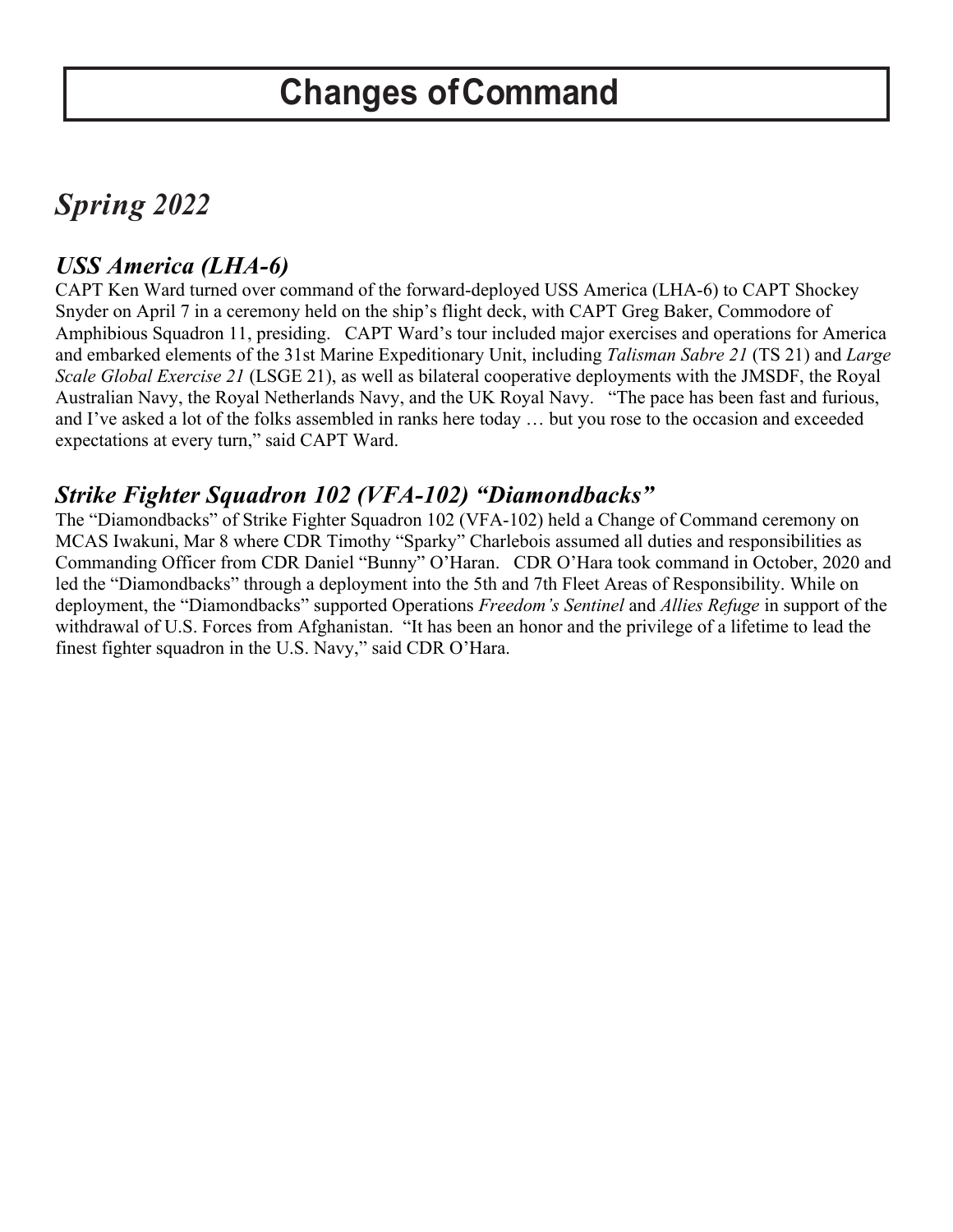## *Fall 2021 - Winter 2022*

*provided by unit Public Affairs Offcers* 

#### *Carrier Strike Group EIGHT (CSG-8)*

RADM Ryan Scholl was relieved by RADM Curt Renshaw as Commander, Carrier Strike Group EIGHT (CSG-8), during a Change of Command ceremony held aboard the USS Harry S. Truman (CVN 75), Aug 26."To come back to sea with the Truman as the fagship was like coming home," said RADM Scholl. "The commitment and warrior spirit I have seen from these Sailors across the Strike Group continues to amaze me, and I know they will do great things for our Navy and our great nation."

#### *USS Harry S. Truman (CVN-75)*

CAPT Kavon Hakimzadeh was relieved by CAPT Gavin Duff as Commanding Offcer of USS Harry S. Truman (CVN-75) at a Change for Command ceremony held Friday August 27 at NS Norfolk, VA, with RDML Ryan Scholl (CSG-8) as the guest speaker. "As we operate in these dynamic times, the Navy needs brilliant leaders like CAPT Hakimzadeh," said RDML Scholl. "With his focus on leadership and dedication to the mission, he has made a lasting positive impression on the Truman and the Strike Group as a whole."

#### *Carrier Air Wing 8 (CVW-8)*

Carrier Air Wing 8 (CVW-8) held an airborne Change of Command ceremony on Sept 30 onboard NAS Oceana, VA that saw CAPT Joshua A. Sager relinquish duties as Commander, CVW-8 to CAPT Daryl E. Trent. "In a little over a year, during COVID, our Air Wing detached 17 times across the country or out to sea, moving multiple squadrons and thousands of personnel. This Air Wing completed all tasking on time and with unparalleled results." said CAPT Sager in his remarks to the crowd.

#### *Strike Fighter Squadron 37 (VFA-37) "Ragin' Bulls"*

The "Ragin' Bulls" of Strike Fighter Squadron 37 (VFA-37) held a Change of Command ceremony on Oct 14 as CDR Patrick B. Bookey, assumed duties and responsibilities from CDR Jason S. Tarrant. "It's bittersweet. What we do in the military is we stay in some place for two, three, four years and then we form bonds and we have shared experiences," said CDR Tarrant, continuing, "You'll always have those memories and those shared experiences. That's what I will cherish walking away from this tour."

#### *Carrier Air Wing 17 (CVW-17)*

CAPT Christopher Hurst relieved CAPT Todd Cimicata, of Command of Carrier Air Wing 17 (CVW-17) during an airborne Change of Command ceremony onboard Naval Air Station Lemoore on December 16. CAPT Cimicata led CVW-17 on a successful and record-breaking 11-month deployment aboard USS NIMITZ (CVN-68) from March 2020-February 2021. CVW-17 is currently attached to USS Theodore Roosevelt (CVN-71), homeported in San Diego, CA. CVW-17 is presently composed of the VFA-22 "Redcocks", VFA-113 "Stingers", VFA-94 "Mighty Shrikes", VMFA-312 "Checkerboards" , VAQ-139 "Cougars" , VAW-116 "Sun Kings" - HSM-73 "Battlecats", and HSC-6 "Indians and is currently attached to USS Theodore Roosevelt (CVN-71), homeported in San Diego, CA. CVW-17 is currently attached to USS Theodore Roosevelt (CVN-71), homeported in San Diego, CA.

#### *Training Squadron 31 (VT-31) "Wise Owls*

The "Wise Owls" of Training Squadron 31 (VT-31) held a Change of Command ceremony at NAS Corpus Christi involving aerial fyover and a ground-based ceremony segments, November 18. CDR Joseph Karaffa relieved CDR Quinn Rhodes as Commanding Officer of VT-31 by taking the lead of a formation flight. "I am honored to have led the Wise Owls for the past 14 and a half months," CDR Rhodes said. "All of VT-31's success is a testament to the hard work and dedication of my IPs (Instructor Pilots) and civilian staff — they truly represent the best of the Navy."